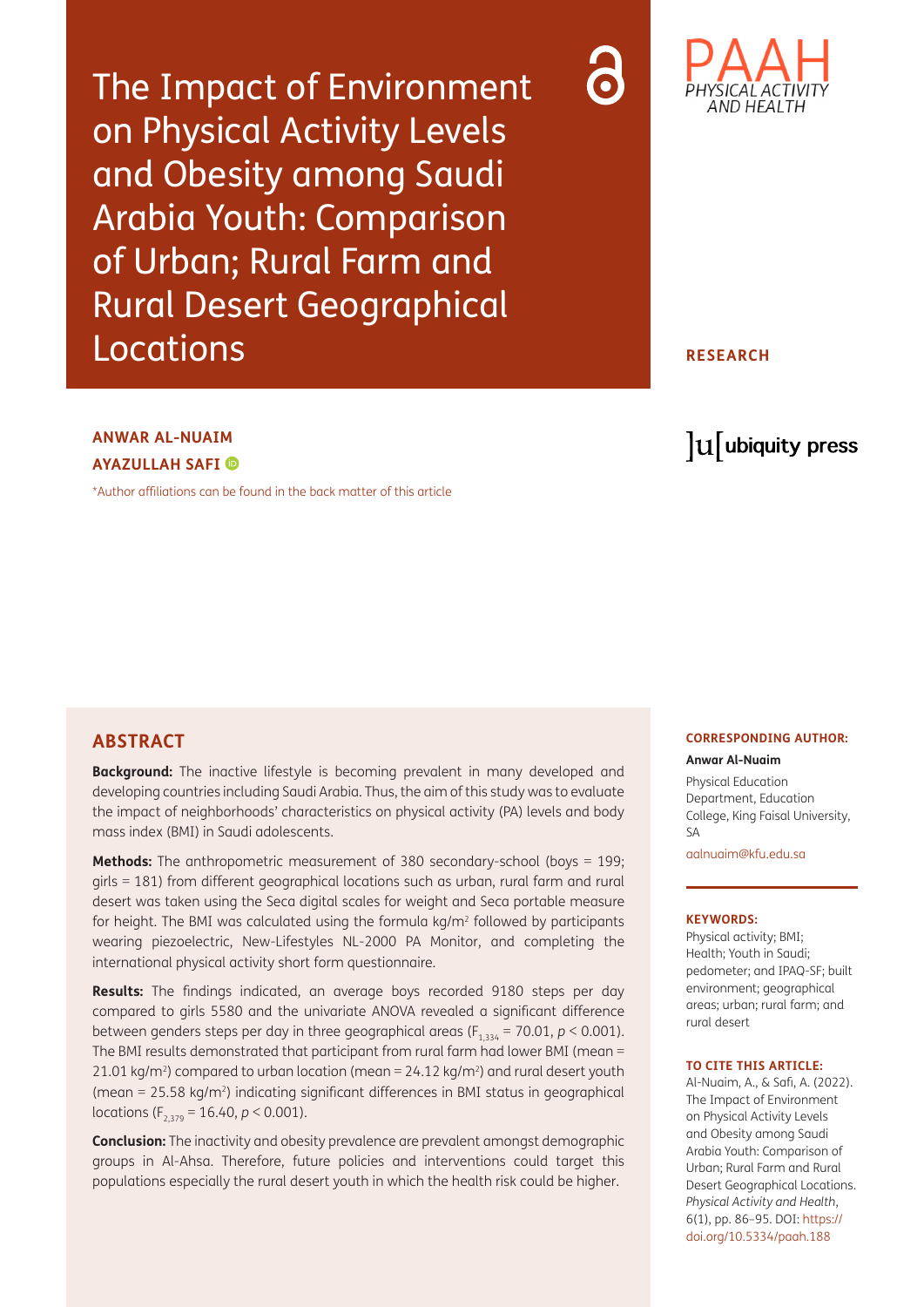### **BACKGROUND**

Engaging in regular physical activity (PA) has numerous health benefits such as reducing the risk of hypertension, cardiovascular diseases, anxiety, and depression [\(Hallal et al., 2012,](#page-8-0) [Parker](#page-8-1)  [et al., 2021,](#page-8-1) [Guo and Zhang, 2022,](#page-8-2) [Liu et al., 2022,](#page-8-3) [Jakicic et al., 2022](#page-8-4), [Howell and Booth, 2022\)](#page-8-5). However, large proportions of the population in many developed and developing countries across the globe are leading inactive lifestyle [\(Hallal et al., 2012](#page-8-0), [Teo and Rafiq, 2021\)](#page-9-0). For instance, the prevalence of inactivity among Saudi population is higher compared to Western countries including UK and the USA [\(Al-Nakeeb et al., 2012\)](#page-7-1). The cross-cultural study found that, in the UK, 72.3% of youth in Birmingham and 77.2% of youth in Coventry reached the recommended level of total metabolic equivalent minutes per week (METmin/wk), whereas the percentage was only 26% among Saudi youth [\(Al-Nakeeb et al., 2012\)](#page-7-1). More recently research has suggested that more than 63% of people living in the UK aged 16 and over has been classified as physically active whereas over 58% of Saudi population mostly female (68%) are considered as physically inactive [\(Almaqhawi, 2021](#page-7-2), [Sharara et al., 2018\).](#page-9-1) Although few studies have been conducted in Saudi Arabia to identify the prevalence of PA levels, however, objectively monitoring PA levels in this population is scarce [\(Al-Hazzaa, 2007](#page-7-3), [Al-Hazzaa and Al-Rasheedi, 2007\).](#page-7-4) Traditionally, studies have focused on individual demographics and psychological correlates to promote PA and prevent obesity [\(Saelens et al., 2012](#page-8-6), [Sallis et al., 2018\)](#page-9-2). The influence of environmental characteristics is expected to have a long-term and significant impact on population, which could lead to the short-term effects of individually targeted interventions [\(Inoue et al., 2009\)](#page-8-7). For instance, individuals from countries where PA is regarded as important for health are more likely to perceive fewer barriers, therefore, engage in regular PA compared to countries where PA is not a social norm [\(Safi and Myers, 2021\).](#page-8-8) Furthermore, cultural attitudes towards PA and environmental differences were postulated as explanations for British participants being more active compared to counterparts in Saudi Arabia [\(Al-Nakeeb et al., 2012\)](#page-7-1). Previous research has indicated, certain neighbourhood environmental characteristics such as residential density, accessibility, recreational facilities, aesthetics, and safety plays a major role in influencing PA and obesity [\(Casey et al., 2014\)](#page-7-5). For instance, Canadian children and adults from rural areas are more physically active than those living in the urban areas [\(Simen-Kapeu et al., 2010\).](#page-9-3)

Although, the number of nearby recreation facilities and parks were associated positively with girls' PA engagement, retail store ratio correlated positively with boys' PA engagement [\(Norman](#page-8-9)  [et al., 2006\)](#page-8-9). Children living within one kilometre of a park playground were almost five times more likely to be classified as a healthy weight compared to children without nearby parks [\(Kaczynski et al., 2008\)](#page-8-10). A systematic review conducted by [\(Larson et al., 2009\)](#page-8-11) found that neighbourhood residents who have access to supermarkets and limited access to convenience stores tend to have healthier diets and lower levels of obesity. Moreover, an increasing number of studies examining the association between PA and built environment has been documented, but most studies were conducted in Western countries, particularly in the USA and UK [\(Rodriguez](#page-8-12)  [and Vogt, 2009,](#page-8-12) [Saelens et al., 2012](#page-8-6), [Sallis et al., 2018,](#page-9-2) [Clary et al., 2020,](#page-7-6) Arellana et al., 2020). To the best of researchers' knowledge, no study conducted in Saudi Arabia to determine the effects of the built environment on PA and obesity. Therefore, it was hypothesised that males participants will be more active compared to females and individuals from the rural farm area would report lower BMI status compared to counterparts from other geographical areas within this study. Thus, the aim of this study was to evaluate the impact of neighbourhoods' characteristics on PA levels and body mass index (BMI) amongst adolescents in Saudi.

### **METHODS PARTICIPANTS AND PROCEDURES**

Following an institutional ethical approval from King Faisal University an individual, parental, and school consents were gained prior commencing the data collection. A total of 380 secondaryschool boys and girls aged 15–19 years old (male = 199; females = 181) representing different geographical areas such as urban (male = 96; female 86), rural farm (male = 54; female = 49) and rural desert (male = 49; female = 46) located within the Al-Ahsa Governorate in Saudi Aribia participated in this study. The data were kept confidential and instructions of completing the questionnaires and wearing PA pedometer were provided.

Al-Nuaim and Safi **87** *Physical Activity and Health* DOI: 10.5334/paah.188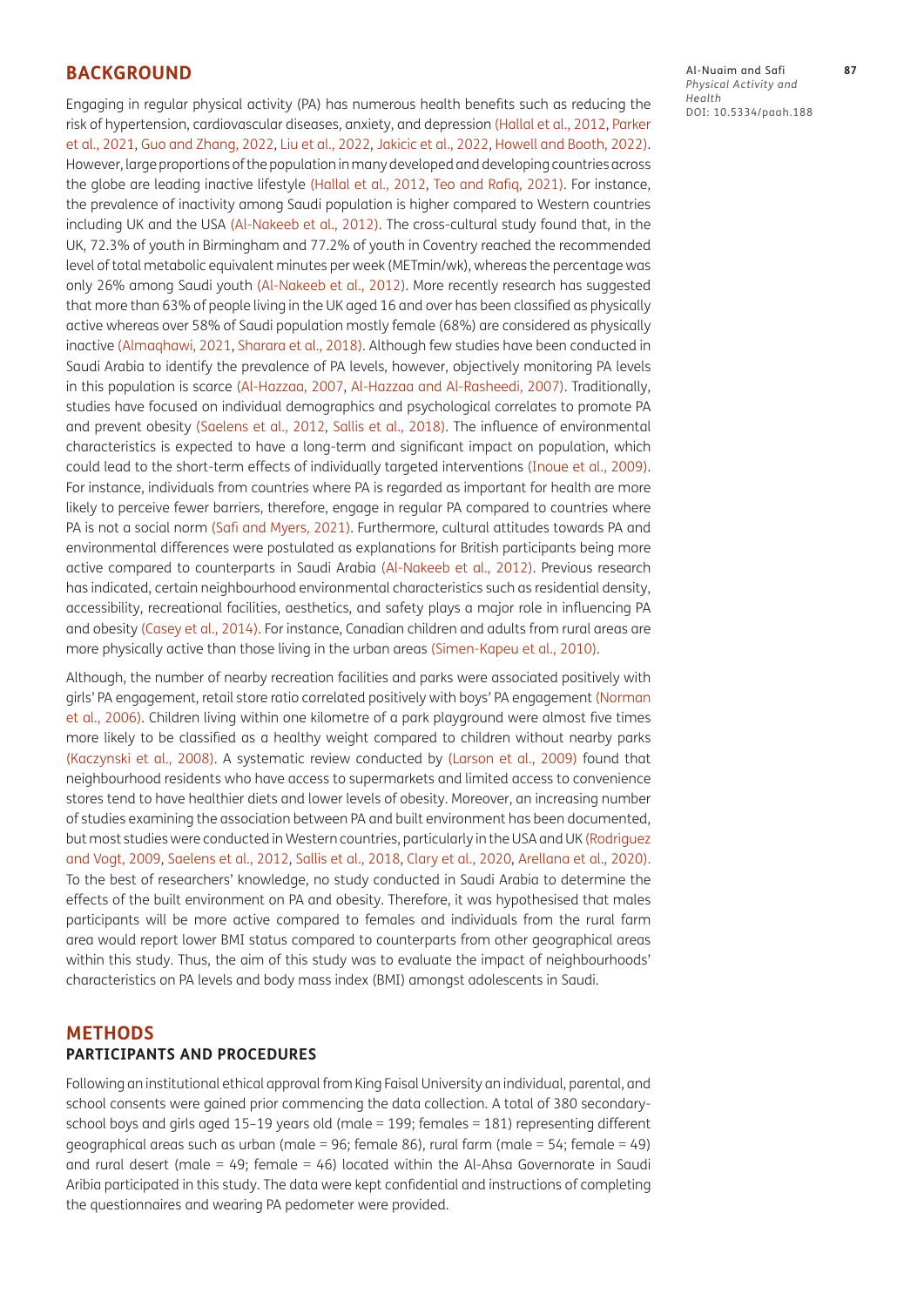### **MEASURES ANTHROPOMETRIC MEASUREMENT**

The body weight was measured to the nearest 100 grams using Seca weight digital scales (Seca Ltd., Hamburg, Germany). Participants were weighed barefooted and without excess outer clothing. To ensure measurement accuracy, the scale was checked for a zero reading before each weighing. The standing height was measured to the nearest 0.5 centimetre using a Seca portable height measure (Seca Ltd., Hamburg, Germany). The body mass index (BMI) was calculated using the formula of height and weight kg/m<sup>2</sup>. Sex and age specific International Obesity Task Force (IOTF) BMI cut-offs were used to define normal weight, overweight, and obesity [\(Cole, 2000\)](#page-7-7). Participants were classified as follows: BMI <5th percentile = "underweight," BMI ≥ 5th percentile and <85th percentile = "normal weight," BMI ≥ 85th and ≤ 94.9th percentile  $=$  "overweight" and BMI  $\geq$  95th percentile  $=$  "obese".

#### **PHYSICAL ACTIVITY MEASUREMENTS**

The piezoelectric pedometer, New-Lifestyles NL-2000 Activity Monitor (US), was used to objectively measure PA levels. Previous research supported the use of Piezoelectric pedometer and determined to produce a valid and reliable data [\(Crouter et al., 2005,](#page-7-8) [Schneider et al., 2004\)](#page-9-4). The 20-step field check including replacing batteries to ensure accuracy were conducted prior handing over the pedometer to participants [\(Bassett Jr et al., 1996\)](#page-7-9). Participants were instructed to wear the pedometer around the waist during the waking hours only (e.g., participants were informed to remove the pedometer when going to sleep and re-attach it in the morning before going to school). Participants were provided the pedometers on Wednesday morning at the start of school day and pedometers were collected on the following Sunday morning (the Saudi weekend is Friday and Saturday). The assessment of PA levels across four days (two weekdays and two weekends) were aligned with previous research [\(Trost et al., 2002](#page-9-5), [Tudor-Locke et al.,](#page-9-6)  [2005\)](#page-9-6). Participants were classified either active or inactive based on the cut-off points of 11,000 steps per day for females and 13,000 steps per day for males [\(Vincent and Pangrazi, 2002\)](#page-9-7).

The international physical activity questionnaire short form (IPAQ-SF) was used to assess PA subjectively. Previous research has used the IPAQ and reported that it is the most valid and reliable self-reported tool for measuring PA levels (Craig et al., 2003, [Gustafson and Rhodes,](#page-8-13)  [2006](#page-8-13), [Safi et al., 2022\).](#page-8-14) The METs values were used in the calculation. This included 8 METs for vigorous activity, 4 METs for moderate activity and 3.3 METs for walking as per the IPAQ scoring guideline. The total METmin/wk converted into three activity categories as per the IPAQ-SF guideline and provided in [Table 1](#page-2-0).

| <b>PA INTENSITY</b> | <b>TOTAL METMIN/WK</b>                                                           |
|---------------------|----------------------------------------------------------------------------------|
| Inactive            | <600 moderate-intensity or vigorous intensity activities                         |
| Minimally active    | $\geq$ 600 <3000 MET-min/week of moderate or <1500 vigorous intensity activities |
| Active              | 3000≥ MET-min/week of moderate or ≥1500 vigorous intensity                       |

<span id="page-2-0"></span>**Table 1** The IPAQ categorical score.

#### Al-Nuaim and Safi **88** *Physical Activity and Health* DOI: 10.5334/paah.188

A range of statistical analysis were conducted to determine if there is any associations and differences in the under-researched population PA levels and BMI from diverse geographical areas and genders. The descriptive statistics are presented as mean and standard deviation

**STATISTICAL ANALYSIS**

(SD) followed by 2-way and 3-way of variance (ANOVA) for comparisons of PA levels and BMI across age, genders, and geographical locations. A Bonferroni post-hoc tests were used to identify which groups were statistically significantly different. Additionally, the prevalence rates according to genders and geographical locations were compared using Chi-squared distribution statistics. To understand if there is any association between PA levels and BMI within different geographical locations a Pearson correlations was conducted. Finally, logistic regression analysis was conducted for further examination of relationship between some dependent variables such as total METmin/wk, average steps per day and BMI and geographical locations. The results are shown as unadjusted and adjusted odds ratio (OR) values and 95% confidence intervals (CIs). Statistical significance for all analyses conducted was at a level of *P <* 05.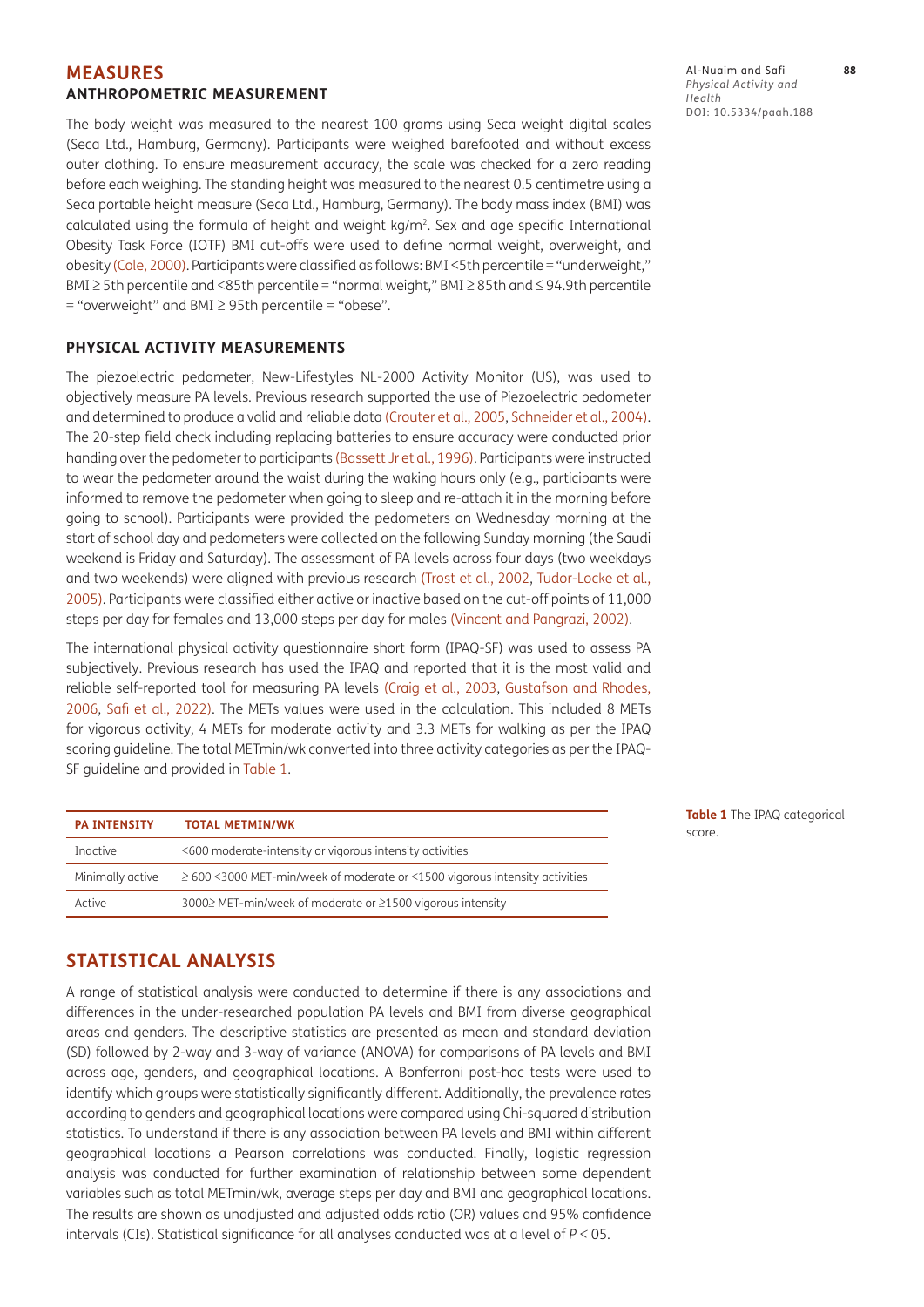#### **RESULTS**

The M  $\pm$  SD of the total BMI, METmin/wk and pedometer steps across age, gender and geographical areas is presented in [Table 2](#page-4-0). The results of univariate ANOVA revealed a highly significant difference between males and females in pedometers total steps per day across the three geographical areas ( $F_{1,334}$  = 70.01,  $p$  < 0.001). The mean steps per day for males were 9180 whereas for females it was 5580 steps. With regards to the geographical location, the analysis shows that youth from the rural desert reported walking for 6888 steps per day which is less than urban youth that recorded 7146 steps per day and rural farm youth walked for 8484 steps per day. Furthermore, the results for genders indicated no significant difference between males from different geographical locations (*p* > 0.05), whereas females from rural desert were significantly less active than females from urban ( $p = 0.016$ ) and rural farm areas ( $p = 0.001$ ). the chi-square analysis determined a significant difference in the PA levels between males and females (*χ*<sup>2</sup> <sup>1</sup> *=* 17.5560, *P <* 0*.*001). With regards to the females, 96.25% did not reach the cutoff point of recommended 11,000 steps per day. Conversely, 81.71% of males did not reach the recommended level of 13,000 steps per day.

#### **IPAQ-SF METS MINUTES PER WEEK**

There was a positive correlation between objectively assessed and self-reported PA (*r* = 0.370, *p* < 0.001). In the IPAQ-SF, univariate ANOVA revealed a highly significant differences in PA levels of males and females (*F*1,376*=* 86.92, *p* < 0.001). The mean total METmin/wk for males and females were 1772.66 and 443.36 METs, respectively. This highly significant difference between genders was found across the three geographical areas. Moreover, Chi-square analysis revealed a significant difference in the PA levels between males and females  $(\chi^2_{\phantom{2}2} = 75.546, p < 0.001)$ . With regards to the females, 72.06% were inactive, 26.26% were minimally active, and only 1.68% were active. Conversely, 31.82% of males were inactive, 41.92% were minimally active and 26.26% were active. A univariate ANOVA also revealed a significant difference in PA levels of youth from different geographical locations (*F*2,633*=* 11.46, *p <* 0*.*001). Bonferroni post-hoc analysis indicated that youth from rural desert areas were significantly less active than youth from urban (*p* = 0.003) and rural farm areas (*p* < 0.001). However, there was no significant difference between urban youth and rural farm areas in total METmin/wk (*p* > 0.05) as outlined in [Table 2.](#page-4-0)

#### **DIFFERENCES IN WEIGHT STATUS**

The prevalence of overweight and obesity among participants were 22.37% and 15.53%, respectively. With respect to gender, the prevalence of overweight and obesity in males were 18.09% and 19.10%, respectively, whereas in females it was 27.07% and 11.60%, with no significant difference between genders in BMI (*p* > 0.05). However, there was significant differences in BMI status from different geographical location (*F*2,379 *=* 16.40, *p* < 0.001). for instance, participants from rural farm had significantly lower BMI (mean =  $21.01 \text{ kg/m}^2$ ) compared to urban location (mean=  $24.12$  kg/m<sup>2</sup>) or rural desert youth (mean =  $25.58$  kg/m<sup>2</sup>). However, there was no significant difference between urban youth and rural desert youth (*p* > 0.05); 18.45% of rural youth were overweight or obese, whereas the prevalence of overweight and obesity for urban and rural desert youth were 42.86% and 49.47%, respectively.

#### **DISCUSSION**

The Kingdom of Saudi Arabia has witnessed substantial lifestyle changes during the last three decades. Subsequently, physical inactivity, and an ever-increasing rate of obesity has become prevalent in Saudi society [\(Al Hazzaa, 2004](#page-7-10)[, Al-Hazzaa, 2007\).](#page-7-3) To the authors' knowledge, the current study is the first of its kind to be conducted in Saudi Arabia focusing on the impact of geographical locations on PA level and BMI. Moreover, the unique feature of this study is the use of objective and self-report methods to assess PA levels. The current study found that there is a high association between pedometer determined PA and PA as measured using the IPAQ-SF. The triangulation of objective and self-report measures to assess PA provided a strong insight into the PA patterns of under researched population.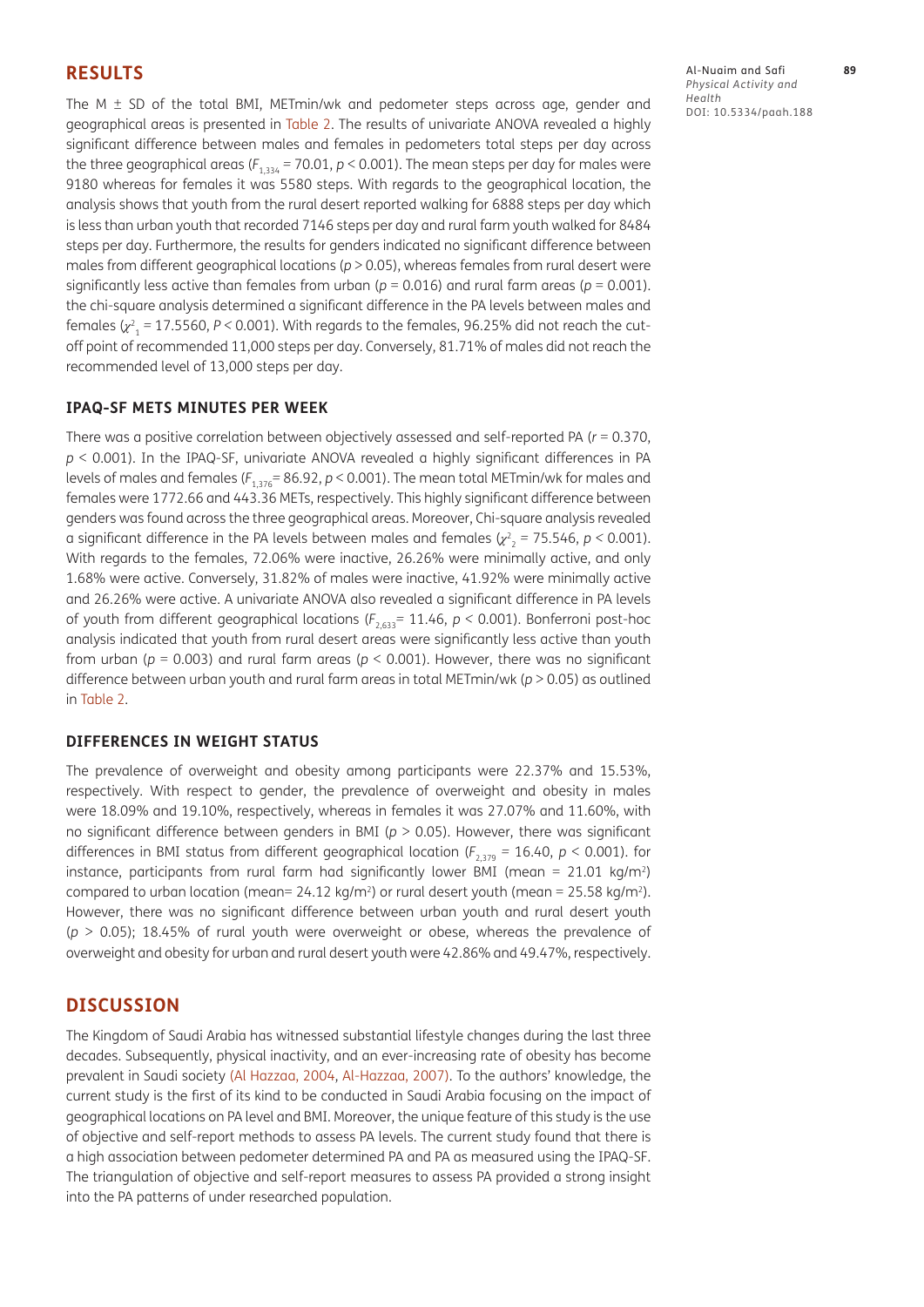<span id="page-4-0"></span>Table 2 Mean ± SD of the main dependent variables for the total sample and sub-samples. **Table 2** Mean ± SD of the main dependent variables for the total sample and sub-samples.

| $64.78 + 19.72$<br>$23.32 \pm 6.56$<br>$16.06 \pm 0.79$<br>$1772 \pm 1808$<br>$N = 199$<br>MALE<br>$55.91 + 11.51$<br>$150.63 + 5.35$<br>$16.33 \pm 0.83$<br>$24.68 \pm 5.03$<br>$219 + 277$<br>FEMALE<br>$M = 46$<br>$151.02 + 5.67$ $167.90 + 5.28$<br>$74.45 + 22.95$<br>$26.43 \pm 8.13$<br>$16.35 \pm 0.75$<br>$918 \pm 683$<br>$R_7 = N$<br>MALE<br>$50.80 + 11.96$<br>$16.45 \pm 0.79$<br>$22.17 \pm 4.53$<br>$850 + 822$<br>FEMALE<br>$R_7 = N$<br>$163.08 + 5.95$<br>$2262 \pm 2428$<br>$19.97 \pm 3.61$<br>$15.98 \pm 0.86$<br>$53 + 9.32$<br>$X = 54$<br>MALE<br>5.21<br>$59.26 + 14.58$<br>$16.37 \pm 0.84$<br>$24.66 \pm 5.89$<br>$3281 + 544$<br>$167.29 + 7.36$ 155.01 +<br>FEMALE<br>$N = 86$<br>$66.46 + 19.13$<br>$15.96 \pm 0.74$<br>IPAQ-SF Total MET's-min/week $1934 \pm 1658$<br>$23.63 \pm 6.13$<br>$N = 96$<br>MALE<br>Weight<br>Height<br>Age<br>BMI | VARIABLE                | URBAN           |                      | RURAL FARM       |                 | RURAL DESERT |             | <b>WHOLE SAMPLE</b>             |                     | TOTAL            |
|--------------------------------------------------------------------------------------------------------------------------------------------------------------------------------------------------------------------------------------------------------------------------------------------------------------------------------------------------------------------------------------------------------------------------------------------------------------------------------------------------------------------------------------------------------------------------------------------------------------------------------------------------------------------------------------------------------------------------------------------------------------------------------------------------------------------------------------------------------------------------------|-------------------------|-----------------|----------------------|------------------|-----------------|--------------|-------------|---------------------------------|---------------------|------------------|
|                                                                                                                                                                                                                                                                                                                                                                                                                                                                                                                                                                                                                                                                                                                                                                                                                                                                                |                         |                 |                      |                  |                 |              |             |                                 | FEMALE<br>$N = 181$ | $N = 380$        |
|                                                                                                                                                                                                                                                                                                                                                                                                                                                                                                                                                                                                                                                                                                                                                                                                                                                                                |                         |                 |                      |                  |                 |              |             |                                 | $16.38 \pm 0.82$    | $16.21 \pm 0.82$ |
|                                                                                                                                                                                                                                                                                                                                                                                                                                                                                                                                                                                                                                                                                                                                                                                                                                                                                |                         |                 |                      |                  |                 |              |             |                                 | $56.12 + 13.57$     | $60.65 + 17.59$  |
|                                                                                                                                                                                                                                                                                                                                                                                                                                                                                                                                                                                                                                                                                                                                                                                                                                                                                |                         |                 |                      |                  |                 |              |             | $166.30 + 6.79$ $152.82 + 5.74$ |                     | $159.88 + 9.23$  |
|                                                                                                                                                                                                                                                                                                                                                                                                                                                                                                                                                                                                                                                                                                                                                                                                                                                                                |                         |                 |                      |                  |                 |              |             |                                 | $23.99 \pm 5.42$    | $23.64 \pm 6.05$ |
|                                                                                                                                                                                                                                                                                                                                                                                                                                                                                                                                                                                                                                                                                                                                                                                                                                                                                |                         |                 |                      |                  |                 |              |             |                                 | 443 ± 636           | $1141 \pm 1532$  |
|                                                                                                                                                                                                                                                                                                                                                                                                                                                                                                                                                                                                                                                                                                                                                                                                                                                                                | Pedometer Steps per day | $8387 \pm 4106$ | :682<br>$5723 \pm 2$ | $10281 \pm 4519$ | $6440 \pm 2309$ | 9546 ± 6423  | 4362 ± 2214 | $9180 + 4853$                   | 5580 ± 2574         | 7460 ± 4320      |

Al-Nuaim and Safi **90** *Physical Activity and Health* DOI: 10.5334/paah.188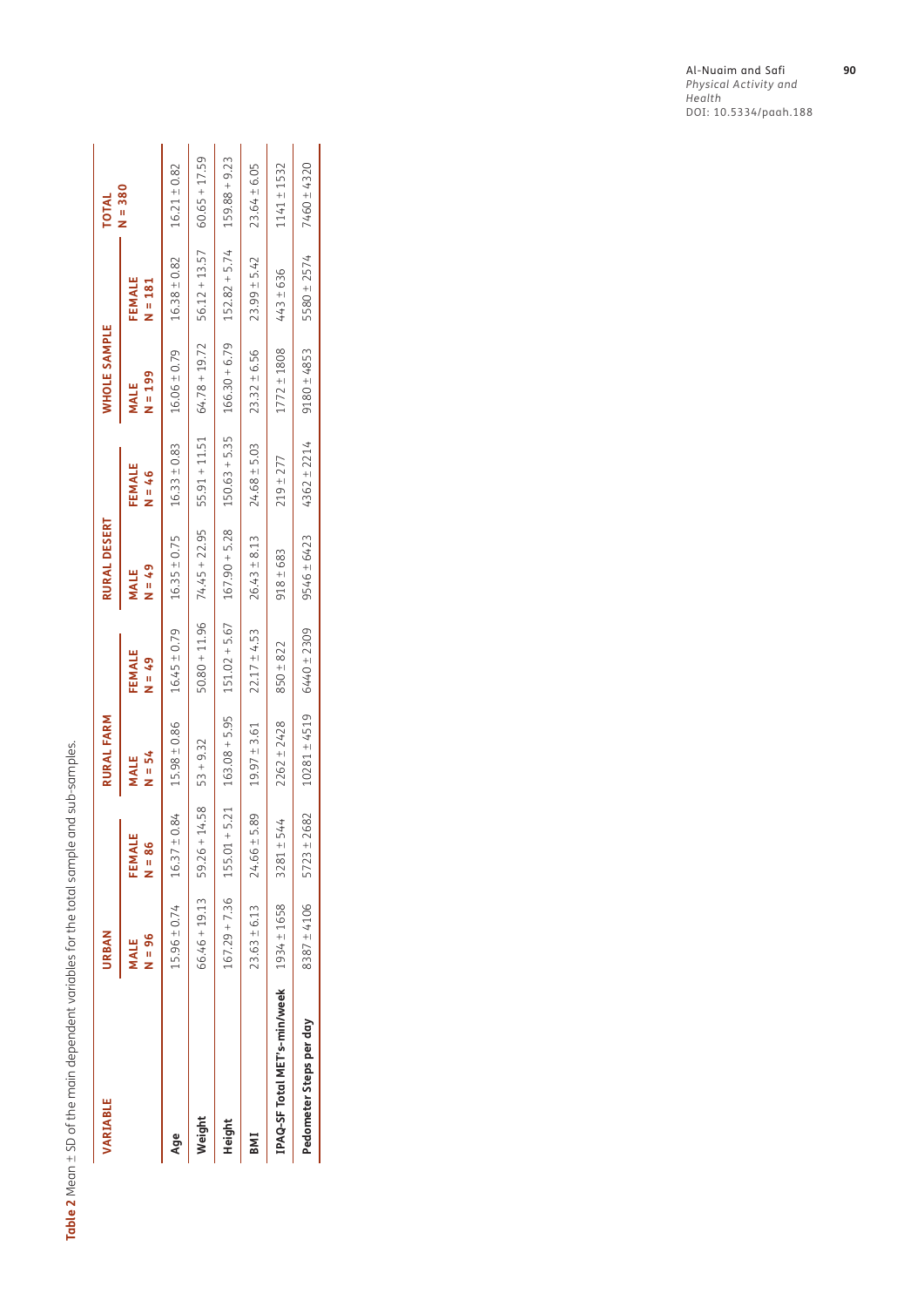The findings shows that most participants both boys and girls did not reach the recommended level of PA for average steps per day and total METmin/wk. Yet the result of pedometers and IPAQ-SF showed that boys were significantly more engaged in PA than girls. For instance, the average steps per day for girls were 5580.43 and METmin/wk was reported to be 443 whereas for boys it was 9180.33 steps per day and 1773 METmin/wk. The present findings are consistent with previous study of [\(Al-Hazzaa et al., 2011\)](#page-7-11). However, the disparity in PA levels between genders might be caused by several social and institutional factors; these may include social norms, expectations, perceptions, and opportunities for PA afforded by both home and the wider community for boys and girls. For instance, females in Saudi are generally not outwardly encouraged to participate in PA or sports, as this contradicts social norms and what is deemed by society as 'appropriate' behaviours for a female. Furthermore, physical education (PE) is not part of the educational curriculum for females in Saudi Arabia, significantly limiting girls' opportunities for and exposure to sport and PA and impairing their learning of skills to enable them to be more active. Moreover, Saudi females are widely expected to be conservative in terms of both their clothing and behaviours [\(Al-Hazzaa et al., 2011\)](#page-7-11). Thus, the practicalities for females in wearing clothes deemed as socially acceptable often contradict with the clothing that is most appropriate for sport and PA. The present findings support previous research by [\(Safi and Myers, 2021\)](#page-8-8) exploring the barriers to PA of Afghans living in the UK and Afghanistan and found that the lack of single sex PA facilities and having to be fully covered outside of the home, were identified as important by all Afghan females irrespective of where they resided.

When exploring gender differences in weight status, the prevalence of overweight and obesity according to BMI was high in both males (37.19%) and females (38.67%). A previous study on adolescents from the Al-Ahsa region revealed a combined prevalence of obesity and overweight of 23.9% (9.7% obese and 14.2% overweight) among males aged 10–14 years by [\(Amin et al., 2008\)](#page-7-12). Hence, the current findings draw attention to the incremental prevalence of obesity amongst youth in this region. Also, an earlier cross-sectional household survey that involved 13,177 youth and adults Saudis aged 15 years and over indicated that the prevalence of overweight (BMI 25–30) was higher among males than females (29% versus 27%), while the prevalence of obesity (BMI > 30) was higher among females than males (24% versus 16%) [\(Al-](#page-7-13)[Nuaim, 1997\).](#page-7-13) This equates to 45% of males and 51% of females being classified as overweight or obese. Furthermore, a study by [\(El Mouzan et al., 2010\)](#page-8-15) reported that the overall prevalence of overweight was 11.7% and obesity 15.8% amongst males aged 6 to 18 years. The highest prevalence of obesity was recorded in the capital city of Riyadh (18%). A more recent study on the dietary behaviours and lifestyle of Saudi female university students reported an overweight rate of 31.4% and obesity of 16.5%. This represents a total of 47.9% of young female adults who were either overweight or obese [\(Al Qauhiz, 2010\).](#page-7-14) Additionally, a recent systematic review on obesity in the Gulf Co-operation Council States that reviewed 45 studies, reported prevalence of overweight and obesity in adults of 25–50% and 13–50%, respectively, with a higher prevalence of obesity amongst women [\(Alhyas et al., 2011\)](#page-7-15). The strong body of evidence highlights the high overweight and obesity prevalence in Saudi Arabia, particularly in females. The current study findings support previous literature, by highlighting a high overweight and obesity prevalence, although the overweight and obesity prevalence was higher in females than males, this difference was not statistically significant (*p >* 0.05).

In terms of the geographical areas in the current study, significant differences in PA and weight status were clearly evident in [Table 2.](#page-4-0) For instance, rural desert youth were significantly less active and had higher BMI compared to those living in rural farm or urban environments. The difference between these geographical locations is possibly due to several environmental factors. For instance, regarding PA, the harsh desert climate, that is extremely hot in summer and very cold and windy in winter, is usually not conducive to PA engagement for a substantial period across the year, a problem further compounded by the absence of appropriate facilities for sports and recreational activities in these locations. This might be part of the reason why youth in rural desert areas are less active than youth in rural farm areas. Furthermore, youth in rural farmlands are expected to take part in some of the farming activities that are physically demanding, like ploughing, planting, and harvesting. In general, engagement in PA by young people, particularly in rural environments of Saudi Arabia, is not regarded as a leisure time activity due to cultural attitudes and beliefs [\(Hayball and Pawlowski, 2018](#page-8-16), [Sandercock et](#page-9-8)  [al., 2010](#page-9-8), [McCrorie et al., 2020\)](#page-8-17). Additionally, there is a general lack of availability of parks, sports grounds, and facilities that could potentially help youth to become involved in PA or

Al-Nuaim and Safi **91** *Physical Activity and Health* DOI: 10.5334/paah.188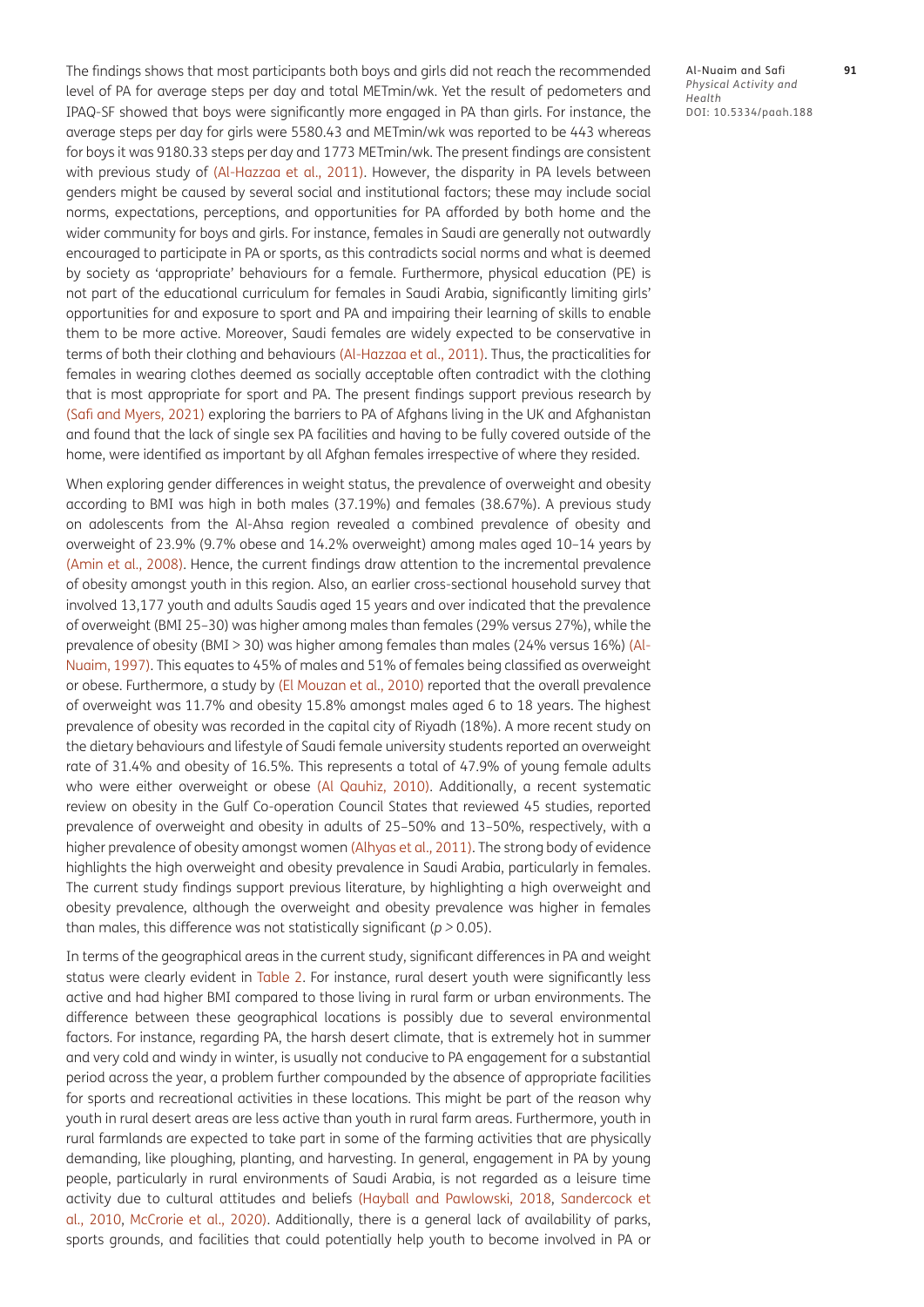sports within Al-Ahsa and in particular the rural desert regions. Moreover, attitudes, societal norms, and expectations of rural desert communities are often stricter [\(Huyette, 1984\)](#page-8-18) and less encouraging towards engagement in sporting activities that require more adherence to particular outfits/ clothing than other communities. The present findings align with previous research suggesting that clothing has been identified as a barrier to PA within Afghans and seen as imbued with western cultural values for those residing in Afghanistan [\(Safi and Myers,](#page-8-8)  [2021\)](#page-8-8). Moreover, youth living in rural farm or urban environments generally have better access to sports facilities compared to rural desert youth. Moreover, these results are consistent with a range of previous studies in children and young people indicating associations between built environmental factors, PA participation and weight status [\(Rodriguez and Vogt, 2009,](#page-8-12) [Saelens](#page-8-6)  [et al., 2012,](#page-8-6) [Sallis et al., 2018,](#page-9-2) [Clary et al., 2020](#page-7-6), Arellana et al., 2020). Although the current findings contribute novelty and can be generalisable in other context of environments and cultures, it is important to note that inactivity and obesity prevalence are highly prevalent amongst demographic groups in Al-Ahsa. Therefore, future policies and interventions could target this populations in which the health risk is greatest, such as in rural desert youth.

# **CONCLUSION**

This study provided an important insight into the influences of built environmental factors on Saudi adolescences PA levels and BMI between age groups and genders. To our knowledge, this is the first study assessing the association between built environment with PA and BMI in Saudi Arabia. Hence, findings support the generalisability of this study and the association between environmental factors with PA and BMI across other parts of Saudi Arabia and extending to the Western countries. Despite the novel results of geographical locations and its association on young people PA levels and BMI, this study is not with limitations. For instance, the approach of this study was pure quantitative, provided data about how much and where in terms of PA levels and BMI across environments. However, mixed methods approach of quantitative and qualitative would have provided further insight into challenges young people are facing in their geographical areas as qualitative approach provide an insight into why and how [\(Emadian](#page-8-19)  [and Thompson, 2017](#page-8-19), [Hill-Mey et al., 2013\).](#page-8-20) This study also provides foundation of knowledge for future research to build upon and investigate factors such as the impact of time spent sedentary on health behaviours of this population.

# **INSTITUTIONAL REVIEW BOARD STATEMENT**

This study was conducted in accordance with the Declaration of Helsinki and approved by the Institutional Ethical Review Board of King Faisal University (KFU-REC-2022-APR-EA000564).

# **ETHICS AND CONSENT**

Written Consent was obtained from all subjects involved in this study.

#### **ACKNOWLEDGEMENTS**

This work was supported by the Deanship of Scientific Research, Vice Presidency for Graduate Studies and Scientific Research, King Faisal University, Saudi Arabia under the annual research project (GRANT511). The authors are grateful to participants for taking part in this study.

# **COMPETING INTERESTS**

The authors have no competing interests to declare.

#### **AUTHOR CONTRIBUTIONS**

Conceptualization, A.A., and S.A.; methodology, A.A., and S.A.; software, A.A., and S.A.; validation, A.A., and S.A.; formal analysis, A.A.; investigation, A.A., and S.A.; resources, A.A., and S.A.; data curation, A.A.; writing—original draft preparation, A.A.; writing—review and editing, A.A., and S.A.; visualization, A.A., and S.A.; supervision, A.A., and S.A.; project administration A.A., and S.A. All authors have read and agreed to the published version of the manuscript.

Al-Nuaim and Safi **92** *Physical Activity and Health* DOI: 10.5334/paah.188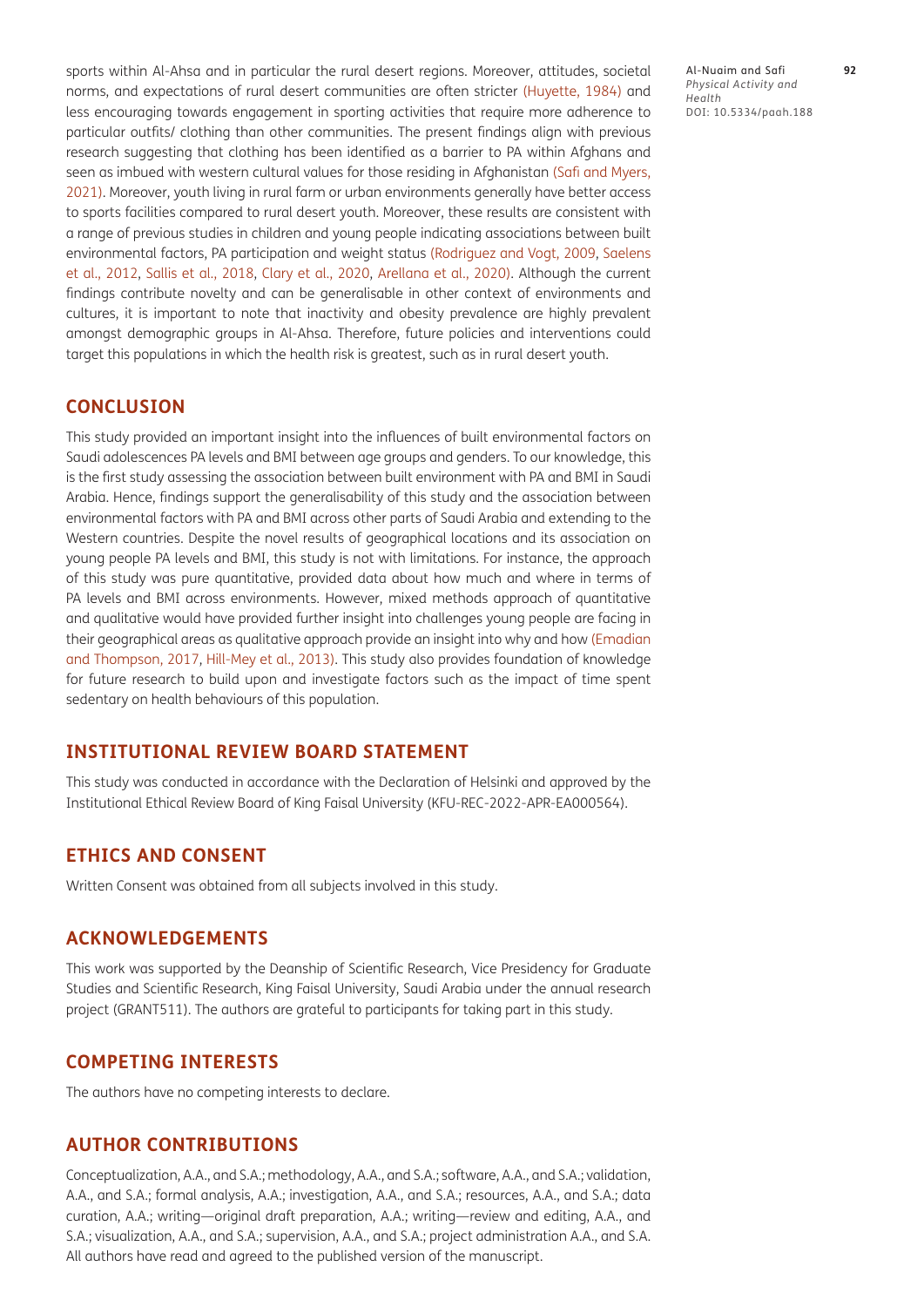# <span id="page-7-0"></span>**AUTHOR AFFILIATIONS**

**Anwar Al-Nuaim**

1Physical Education Department, Education College, King Faisal University, SA **Ayazullah Safi**[orcid.org/0000-0003-0963-8353](https://orcid.org/0000-0003-0963-8353) Centre for Nutraceuticals, School of Life Sciences, University of Westminster, London, GB

# **REFERENCES**

- <span id="page-7-10"></span>**Al Hazzaa, H.** (2004). Prevalence of physical inactivity in Saudi Arabia: a brief review. *EMHJ-Eastern Mediterranean Health Journal, 10*(4–5), 663–670. DOI:<https://doi.org/10.26719/2004.10.4-5.663>
- <span id="page-7-3"></span>**Al-Hazzaa, H. M.** (2007). Pedometer-determined physical activity among obese and non-obese 8-to 12-year-old Saudi schoolboys. *Journal of physiological anthropology, 26*, 459–465. DOI: [https://doi.](https://doi.org/10.2114/jpa2.26.459) [org/10.2114/jpa2.26.459](https://doi.org/10.2114/jpa2.26.459)
- <span id="page-7-11"></span>**Al-Hazzaa, H. M., Abahussain, N. A., Al-Sobayel, H. I., Qahwaji, D. M.,** & **Musaiger, A. O.** (2011). Physical activity, sedentary behaviors and dietary habits among Saudi adolescents relative to age, gender and region. *International Journal of Behavioral Nutrition and Physical Activity, 8*, 1–14. DOI: [https://doi.](https://doi.org/10.1186/1479-5868-8-140) [org/10.1186/1479-5868-8-140](https://doi.org/10.1186/1479-5868-8-140)
- <span id="page-7-4"></span>**Al-Hazzaa, H. M.,** & **Al-Rasheedi, A. A.** (2007). Adiposity and physical activity levels among preschool children in Jeddah, Saudi Arabia. *Saudi medical journal, 28*, 766.
- <span id="page-7-1"></span>**Al-Nakeeb, Y., Lyons, M., Collins, P., Al-Nuaim, A., Al-Hazzaa, H., Duncan, M. J.,** & **Nevill, A.** (2012). Obesity, physical activity and sedentary behavior amongst British and Saudi youth: A cross-cultural study. *International journal of environmental research and public health, 9*, 1490–1506. DOI: [https://](https://doi.org/10.3390/ijerph9041490) [doi.org/10.3390/ijerph9041490](https://doi.org/10.3390/ijerph9041490)
- <span id="page-7-13"></span>**Al-Nuaim, A. R.** (1997). Population-based epidemiological study of the prevalence of overweight and obesity in Saudi Arabia, regional variation. *Annals of Saudi Medicine, 17*, 195–199. DOI: [https://doi.](https://doi.org/10.5144/0256-4947.1997.195) [org/10.5144/0256-4947.1997.195](https://doi.org/10.5144/0256-4947.1997.195)
- <span id="page-7-14"></span>**Al Qauhiz, N. M.** (2010). Obesity among Saudi Female University Students: Dietary Habits and Health Behaviors. *The Journal of the Egyptian Public Health Association, 85*, 45–59.
- <span id="page-7-15"></span>**Alhyas, L., Mckay, A., Balasanthiran, A.,** & **Majeed, A.** (2011). Prevalences of overweight, obesity, hyperglycaemia, hypertension and dyslipidaemia in the Gulf: systematic review. *JRSM short reports, 2*, 1–16. DOI: <https://doi.org/10.1258/shorts.2011.011019>
- <span id="page-7-2"></span>Almaghawi, A. (2021). Perceived barriers and facilitators of physical activity among Saudi Arabian females living in the East Midlands. *Journal of Taibah University Medical Sciences*. DOI: [https://doi.](https://doi.org/10.1016/j.jtumed.2021.11.002) [org/10.1016/j.jtumed.2021.11.002](https://doi.org/10.1016/j.jtumed.2021.11.002)
- <span id="page-7-12"></span>**Amin, T. T., Al-Sultan, A. I.,** & **Ali, A.** (2008). Overweight and obesity and their relation to dietary habits and socio-demographic characteristics among male primary school children in Al-Hassa, Kingdom of Saudi Arabia. *European journal of nutrition, 47*, 310–318. DOI: [https://doi.org/10.1007/s00394-008-](https://doi.org/10.1007/s00394-008-0727-6) [0727-6](https://doi.org/10.1007/s00394-008-0727-6)
- **Arellana, J., Saltarín, M., Larrañaga, A. M., Alvarez, V.,** & **Henao, C. A.** (2020). Urban walkability considering pedestrians' perceptions of the built environment: a 10-year review and a case study in a medium-sized city in Latin America. *Transport reviews, 40*, 183–203. DOI: [https://doi.org/10.1080/014](https://doi.org/10.1080/01441647.2019.1703842) [41647.2019.1703842](https://doi.org/10.1080/01441647.2019.1703842)
- <span id="page-7-9"></span>**Bassett, D. R., Jr., Ainsworth, B. E., Leggett, S. R., Mathien, C. A., Main, J. A., Hunter, D. C.,** & **Duncan, G. E.**  (1996). Accuracy of five electronic pedometers for measuring distance walked. *Medicine and science in sports and exercise, 28*, 1071–1077. DOI:<https://doi.org/10.1097/00005768-199608000-00019>
- <span id="page-7-5"></span>**Casey, R., Oppert, J.-M., Weber, C., Charreire, H., Salze, P., Badariotti, D., Banos, A., Fischler, C., Hernandez, C. G.,** & **Chaix, B.** (2014). Determinants of childhood obesity: what can we learn from built environment studies? *Food Quality and Preference, 31*, 164–172. DOI: [https://doi.org/10.1016/j.](https://doi.org/10.1016/j.foodqual.2011.06.003) [foodqual.2011.06.003](https://doi.org/10.1016/j.foodqual.2011.06.003)
- <span id="page-7-6"></span>**Clary, C., Lewis, D., Limb, E. S., Nightingale, C. M., Ram, B., Rudnicka, A. R., Procter, D., Page, A. S., Cooper, A. R.,** & **Ellaway, A.** (2020). Weekend and weekday associations between the residential built environment and physical activity: Findings from the ENABLE London study. *PloS one, 15*, e0237323. DOI:<https://doi.org/10.1371/journal.pone.0237323>
- <span id="page-7-7"></span>**Cole, T. J.** (2000). Secular trends in growth. *Proceedings of the Nutrition Society, 59*, 317–324. DOI: [https://](https://doi.org/10.1017/S0029665100000355) [doi.org/10.1017/S0029665100000355](https://doi.org/10.1017/S0029665100000355)
- **Craig, C. L., Marshall, A. L., Sjöström, M., Bauman, A. E., Booth, M. L., Ainsworth, B. E., Pratt, M., Ekelund, U., Yngve, A.,** & **Sallis, J. F.** (2003). International physical activity questionnaire: 12-country reliability and validity. *Medicine & science in sports & exercise, 35*, 1381–1395. DOI: [https://doi.org/10.1249/01.](https://doi.org/10.1249/01.MSS.0000078924.61453.FB) [MSS.0000078924.61453.FB](https://doi.org/10.1249/01.MSS.0000078924.61453.FB)
- <span id="page-7-8"></span>**Crouter, S. E., Schneider, P. L.,** & **Bassett, D. R., Jr.** (2005). Spring-levered versus piezo-electric pedometer accuracy in overweight and obese adults. *Medicine and science in sports and exercise, 37*, 1673– 1679. DOI:<https://doi.org/10.1249/01.mss.0000181677.36658.a8>

Al-Nuaim and Safi **93** *Physical Activity and Health* DOI: 10.5334/paah.188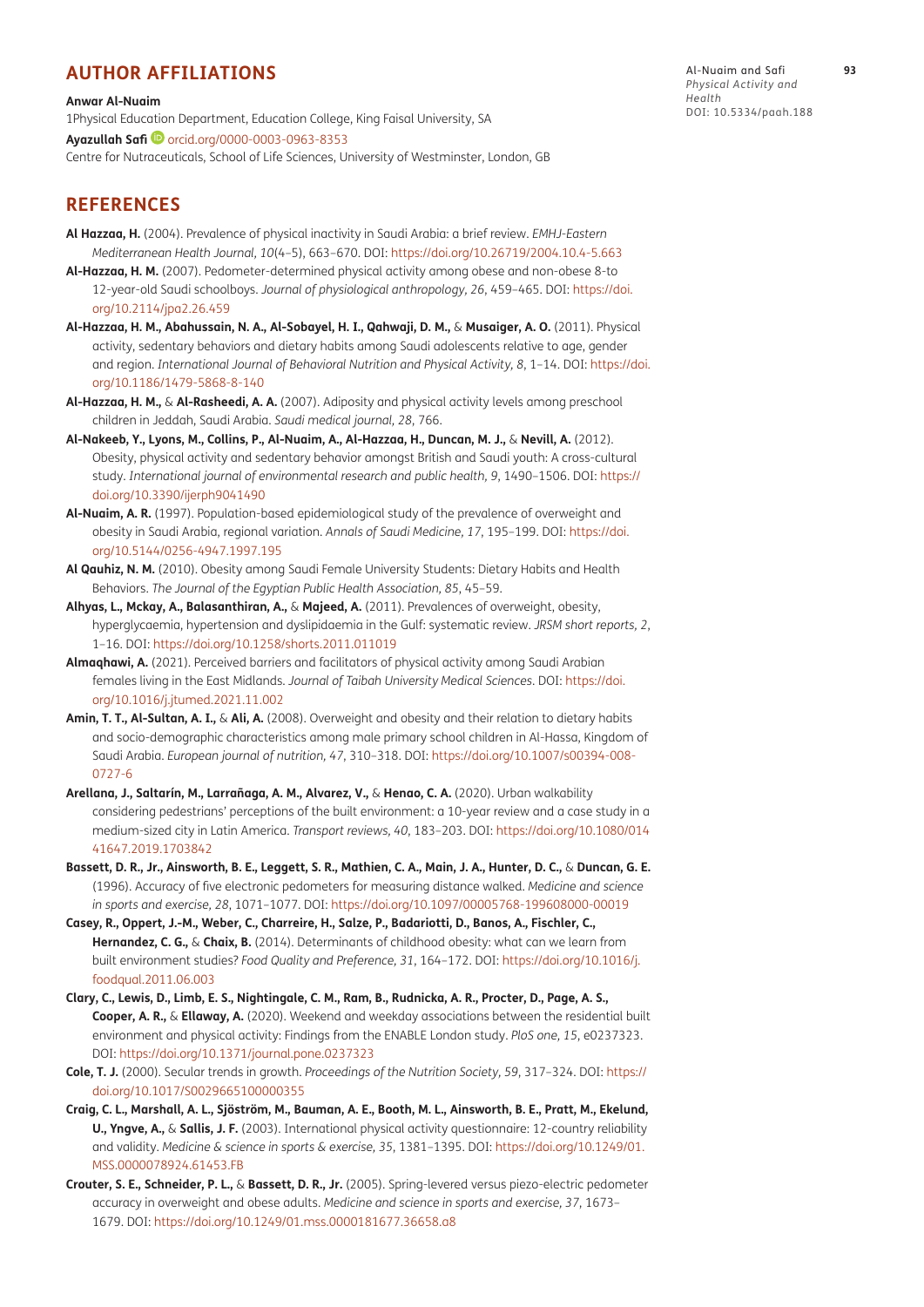- <span id="page-8-15"></span>**El Mouzan, M. I., Foster, P. J., Al Herbish, A. S., Al Salloum, A. A., Al Omer, A. A., Qurachi, M. M.,** & **Kecojevic, T.** (2010). Prevalence of overweight and obesity in Saudi children and adolescents. *Annals of Saudi medicine, 30*, 203–208. DOI: <https://doi.org/10.4103/0256-4947.62833>
- <span id="page-8-19"></span>**Emadian, A.,** & **Thompson, J.** (2017). A Mixed-Methods Examination of Physical Activity and Sedentary Time in Overweight and Obese South Asian Men Living in the United Kingdom. *International journal of environmental research and public health, 14*, 348. DOI:<https://doi.org/10.3390/ijerph14040348>
- <span id="page-8-2"></span>**Guo, Z.,** & **Zhang, Y.** (2022). Study on the Interactive Factors between Physical Exercise and Mental Health Promotion of Teenagers. *Journal of Healthcare Engineering*. DOI: [https://doi.](https://doi.org/10.1155/2022/4750133) [org/10.1155/2022/4750133](https://doi.org/10.1155/2022/4750133)
- <span id="page-8-13"></span>**Gustafson, S. L.,** & **Rhodes, R. E.** (2006). Parental correlates of physical activity in children and early adolescents. *Sports medicine, 36*, 79–97. DOI:<https://doi.org/10.2165/00007256-200636010-00006>
- <span id="page-8-0"></span>**Hallal, P. C., Andersen, L. B., Bull, F. C., Guthold, R., Haskell, W., Ekelund, U.,** & **Group, L. P. A. S. W.** (2012). Global physical activity levels: surveillance progress, pitfalls, and prospects. *The lancet, 380*, 247–257. DOI: [https://doi.org/10.1016/S0140-6736\(12\)60646-1](https://doi.org/10.1016/S0140-6736(12)60646-1)
- <span id="page-8-16"></span>**Hayball, F. Z.,** & **Pawlowski, C. S.** (2018). Using participatory approaches with children to better understand their physical activity behaviour. *Health Education Journal, 77*, 542–554. DOI: [https://doi.](https://doi.org/10.1177/0017896918759567) [org/10.1177/0017896918759567](https://doi.org/10.1177/0017896918759567)
- <span id="page-8-20"></span>**Hill-Mey, P. E., Merrill, R. M., Kumpfer, K. L., Reel, J.,** & **Hyatt-Neville, B.** (2013). A focus group assessment to determine motivations, barriers and effectiveness of a university-based worksite wellness program. *Health promotion perspectives, 3*, 154.
- <span id="page-8-5"></span>**Howell, N. A.,** & **Booth, G. L.** (2022). The weight of place: Built environment correlates of obesity and diabetes. *Endocrine Reviews*. DOI:<https://doi.org/10.1210/endrev/bnac005>
- <span id="page-8-18"></span>**Huyette, S. S.** (1984). *Political Adaptation In Sa'udi Arabia: A Study Of The Council Of Ministers (Development, Modernization, Saudi Arabia).* Columbia University.
- <span id="page-8-7"></span>**Inoue, S., Murase, N., Shimomitsu, T., Ohya, Y., Odagiri, Y., Takamiya, T., Ishii, K., Katsumura, T.,** & **Sallis, J. F.** (2009). Association of physical activity and neighborhood environment among Japanese adults. *Preventive medicine, 48*, 321–325. DOI:<https://doi.org/10.1016/j.ypmed.2009.01.014>
- <span id="page-8-4"></span>**Jakicic, J. M., Berkowitz, R. I., Bolin, P., Bray, G. A., Clark, J. M., Coday, M., Egan, C., Evans, M., Foreyt, J. P.,** & **Fulton, J. E.** (2022). Association Between Change in Accelerometer-Measured and Self-Reported Physical Activity and Cardiovascular Disease in the Look AHEAD Trial. *Diabetes Care*.
- <span id="page-8-10"></span>**Kaczynski, A. T., Potwarka, L. R.,** & **Saelens, B. E.** (2008). Association of park size, distance, and features with physical activity in neighborhood parks. *American journal of public health, 98*, 1451–1456. DOI: <https://doi.org/10.2105/AJPH.2007.129064>
- <span id="page-8-11"></span>**Larson, N. I., Story, M. T.,** & **Nelson, M. C.** (2009). Neighborhood environments: disparities in access to healthy foods in the US. *American journal of preventive medicine, 36*, 74–81. e10. DOI: [https://doi.](https://doi.org/10.1016/j.amepre.2008.09.025) [org/10.1016/j.amepre.2008.09.025](https://doi.org/10.1016/j.amepre.2008.09.025)
- <span id="page-8-3"></span>**Liu, Q., Huang, K., Liang, F., Yang, X., Li, J., Chen, J., Liu, X., Cao, J., Shen, C.,** & **YU, L.** (2022). Longterm exposure to fine particulate matter modifies the association between physical activity and hypertension incidence. *Journal of Sport and Health Science*. DOI: [https://doi.org/10.1016/j.](https://doi.org/10.1016/j.jshs.2022.01.004) [jshs.2022.01.004](https://doi.org/10.1016/j.jshs.2022.01.004)
- <span id="page-8-17"></span>**Mccrorie, P., Mitchell, R., Macdonald, L., Jones, A., Coombes, E., Schipperijn, J.,** & **Ellaway, A.** (2020). The relationship between living in urban and rural areas of Scotland and children's physical activity and sedentary levels: A country-wide cross-sectional analysis. *BMC public health, 20*, 1–11. DOI: [https://](https://doi.org/10.1186/s12889-020-8311-y) [doi.org/10.1186/s12889-020-8311-y](https://doi.org/10.1186/s12889-020-8311-y)
- <span id="page-8-9"></span>**Norman, G. J., Nutter, S. K., Ryan, S., Sallis, J. F., Calfas, K. J.,** & **Patrick, K.** (2006). Community design and access to recreational facilities as correlates of adolescent physical activity and body-mass index. *Journal of physical activity and health, 3*, S118–S128. DOI: <https://doi.org/10.1123/jpah.3.s1.s118>
- <span id="page-8-1"></span>**Parker, A. G., Trott, E., Bourke, M., Klepac Pogrmilovic, B., Dadswell, K., Craike, M., Mclean, S. A., Dash, S.,** & **Pascoe, M.** 2021. Young people's attitudes towards integrating physical activity as part of mental health treatment: A crosssectional study in youth mental health services. *Early intervention in psychiatry*. DOI: <https://doi.org/10.1111/eip.13189>
- <span id="page-8-12"></span>**Rodriguez, A.,** & **Vogt, C. A.** (2009). Demographic, environmental, access, and attitude factors that influence walking to school by elementary schoolaged children. *Journal of School Health*, 79, 255-261. DOI: <https://doi.org/10.1111/j.1746-1561.2009.00407.x>
- <span id="page-8-6"></span>**Saelens, B. E., Sallis, J. F., Frank, L. D., Cain, K. L., Conway, T. L., Chapman, J. E., Slymen, D. J.,** & **Kerr, J.** (2012). Neighborhood environment and psychosocial correlates of adults' physical activity. *Medicine and science in sports and exercise, 44*, 637–646. DOI: [https://doi.org/10.1249/](https://doi.org/10.1249/MSS.0b013e318237fe18) [MSS.0b013e318237fe18](https://doi.org/10.1249/MSS.0b013e318237fe18)
- <span id="page-8-14"></span>**Safi, A., Cole, M., Kelly, A. L., Deb, S.,** & **Walker, N. C.** (2022). A Comparison of Physical Activity and Sedentary Lifestyle of University Employees through ActiGraph and IPAQ-LF. *Physical Activity and Health, 6*, 5–15. DOI:<https://doi.org/10.5334/paah.163>
- <span id="page-8-8"></span>**Safi, A.,** & **Myers, T. D.** (2021). Barriers to Physical Activity: A Comparison of Afghans Living in the UK and Afghanistan. *Advances in Physical Education, 11*, 103–117. DOI: [https://doi.org/10.4236/](https://doi.org/10.4236/ape.2021.111008) [ape.2021.111008](https://doi.org/10.4236/ape.2021.111008)

Al-Nuaim and Safi **94** *Physical Activity and Health* DOI: 10.5334/paah.188